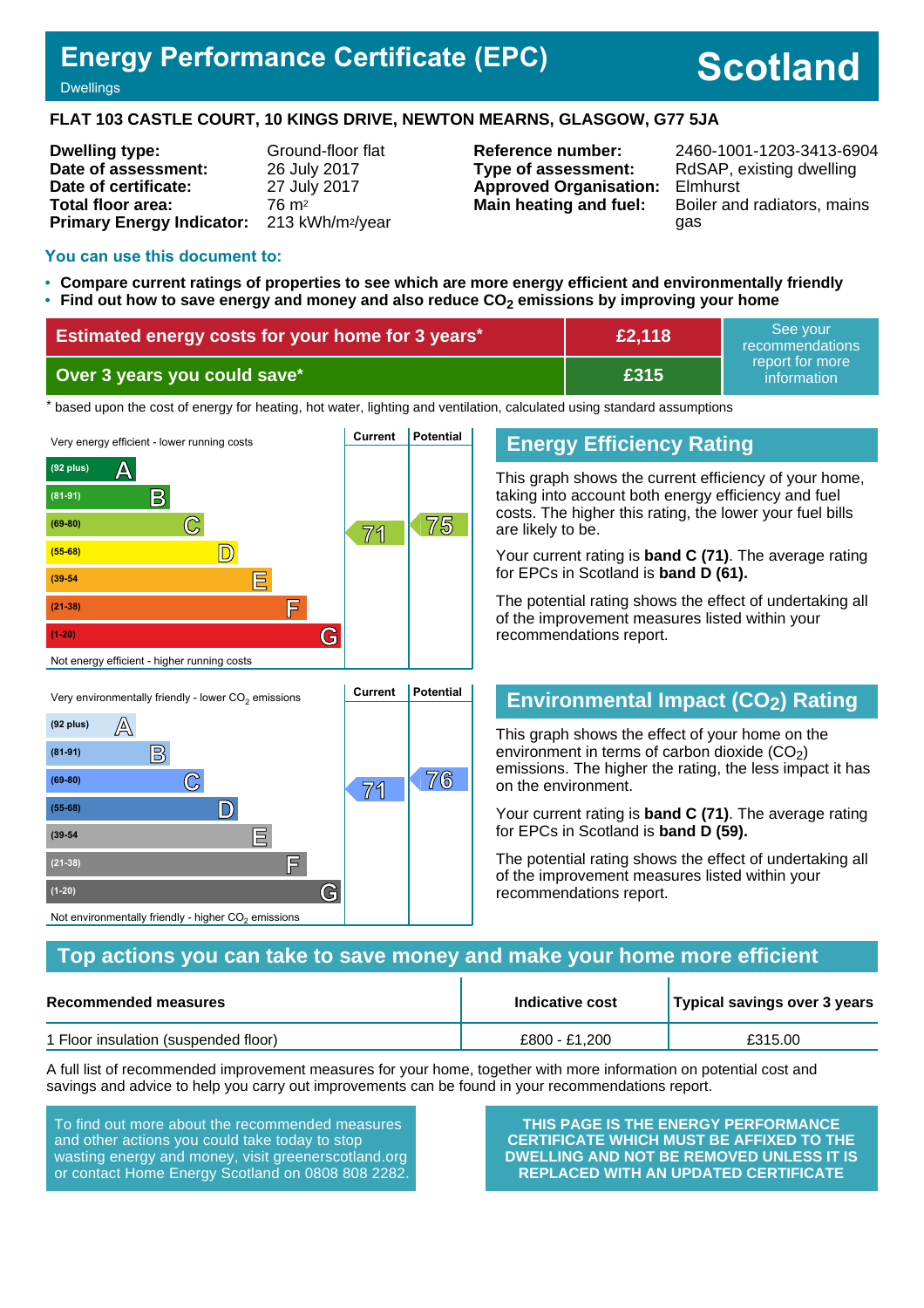## **Summary of the energy performance related features of this home**

This table sets out the results of the survey which lists the current energy-related features of this home. Each element is assessed by the national calculation methodology; 1 star = very poor (least efficient), 2 stars = poor, 3 stars = average, 4 stars = good and 5 stars = very good (most efficient). The assessment does not take into consideration the condition of an element and how well it is working. 'Assumed' means that the insulation could not be inspected and an assumption has been made in the methodology, based on age and type of construction.

| <b>Element</b>        | <b>Description</b>                          | <b>Energy Efficiency</b> | Environmental |
|-----------------------|---------------------------------------------|--------------------------|---------------|
| Walls                 | Cavity wall, filled cavity                  | ★★★★☆                    | ★★★★☆         |
| Roof                  | (another dwelling above)                    |                          |               |
| Floor                 | Suspended, no insulation (assumed)          |                          |               |
| <b>Windows</b>        | Fully double glazed                         | ★★★☆☆                    | ★★★☆☆         |
| Main heating          | Boiler and radiators, mains gas             | ★★★★☆                    | ★★★★☆         |
| Main heating controls | Programmer, room thermostat and TRVs        | ★★★★☆                    | ★★★★☆         |
| Secondary heating     | Room heaters, electric                      |                          |               |
| Hot water             | From main system                            | ★★★★☆                    | ★★★★☆         |
| Lighting              | Low energy lighting in 89% of fixed outlets | *****                    | *****         |

## **The energy efficiency rating of your home**

Your Energy Efficiency Rating is calculated using the standard UK methodology, RdSAP. This calculates energy used for heating, hot water, lighting and ventilation and then applies fuel costs to that energy use to give an overall rating for your home. The rating is given on a scale of 1 to 100. Other than the cost of fuel for electrical appliances and for cooking, a building with a rating of 100 would cost almost nothing to run.

As we all use our homes in different ways, the energy rating is calculated using standard occupancy assumptions which may be different from the way you use it. The rating also uses national weather information to allow comparison between buildings in different parts of Scotland. However, to make information more relevant to your home, local weather data is used to calculate your energy use,  $CO<sub>2</sub>$  emissions, running costs and the savings possible from making improvements.

## **The impact of your home on the environment**

One of the biggest contributors to global warming is carbon dioxide. The energy we use for heating, lighting and power in our homes produces over a quarter of the UK's carbon dioxide emissions. Different fuels produce different amounts of carbon dioxide for every kilowatt hour (kWh) of energy used. The Environmental Impact Rating of your home is calculated by applying these 'carbon factors' for the fuels you use to your overall energy use.

The calculated emissions for your home are 37 kg  $CO<sub>2</sub>/m<sup>2</sup>/yr$ .

The average Scottish household produces about 6 tonnes of carbon dioxide every year. Based on this assessment, heating and lighting this home currently produces approximately 2.8 tonnes of carbon dioxide every year. Adopting recommendations in this report can reduce emissions and protect the environment. If you were to install all of these recommendations this could reduce emissions by 0.5 tonnes per year. You could reduce emissions even more by switching to renewable energy sources.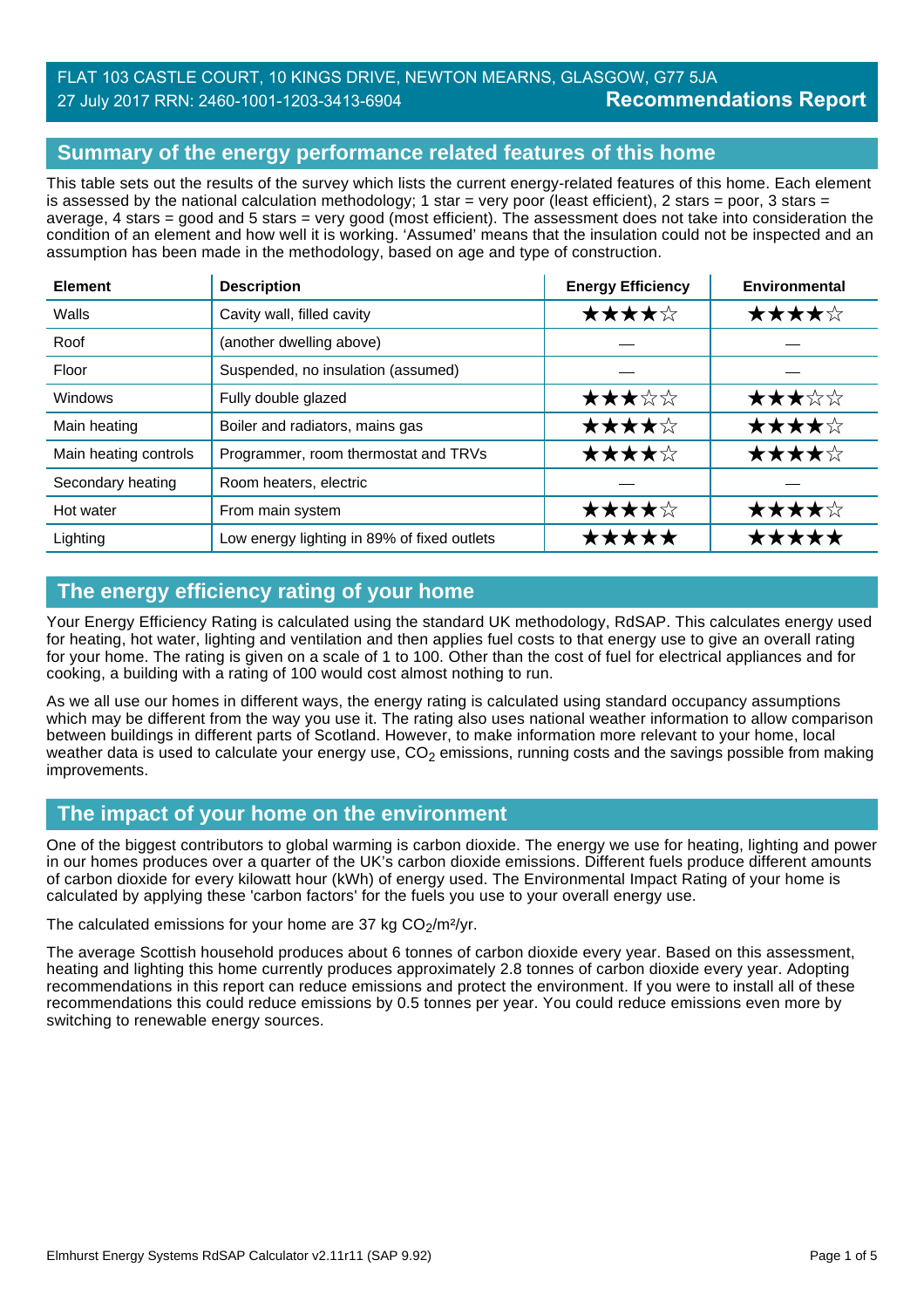| <b>Estimated energy costs for this home</b> |                             |                               |                                 |  |
|---------------------------------------------|-----------------------------|-------------------------------|---------------------------------|--|
|                                             | <b>Current energy costs</b> | <b>Potential energy costs</b> | <b>Potential future savings</b> |  |
| <b>Heating</b>                              | £1,635 over 3 years         | £1,320 over 3 years           |                                 |  |
| <b>Hot water</b>                            | £300 over 3 years           | £300 over 3 years             | <b>You could</b>                |  |
| Lighting                                    | £183 over 3 years           | £183 over 3 years             | save £315                       |  |
|                                             | Totals $\mathsf{E2,118}$    | £1,803                        | over 3 years                    |  |

These figures show how much the average household would spend in this property for heating, lighting and hot water. This excludes energy use for running appliances such as TVs, computers and cookers, and the benefits of any electricity generated by this home (for example, from photovoltaic panels). The potential savings in energy costs show the effect of undertaking all of the recommended measures listed below.

## **Recommendations for improvement**

The measures below will improve the energy and environmental performance of this dwelling. The performance ratings after improvements listed below are cumulative; that is, they assume the improvements have been installed in the order that they appear in the table. Further information about the recommended measures and other simple actions to take today to save money is available from the Home Energy Scotland hotline which can be contacted on 0808 808 2282. Before carrying out work, make sure that the appropriate permissions are obtained, where necessary. This may include permission from a landlord (if you are a tenant) or the need to get a Building Warrant for certain types of work.

|  |                                    |                 | <b>Typical saving</b> | <b>Rating after improvement</b> |             |
|--|------------------------------------|-----------------|-----------------------|---------------------------------|-------------|
|  | <b>Recommended measures</b>        | Indicative cost | per year              | <b>Energy</b>                   | Environment |
|  | Floor insulation (suspended floor) | £800 - £1.200   | £105                  | C 75                            | C76         |

## **Choosing the right improvement package**

For free and impartial advice on choosing suitable measures for your property, contact the Home Energy Scotland hotline on 0808 808 2282 or go to www.greenerscotland.org.



energy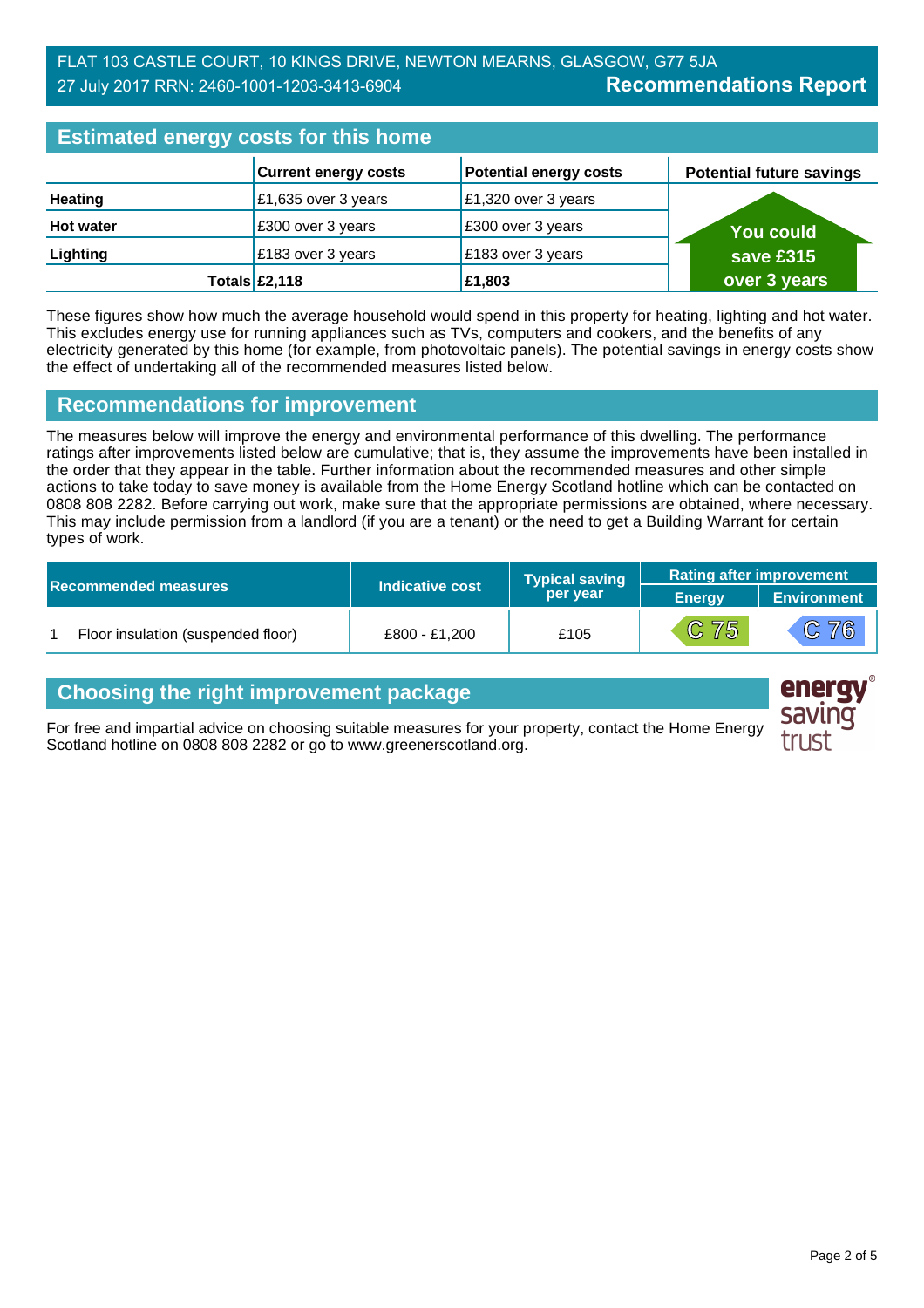## **About the recommended measures to improve your home's performance rating**

This section offers additional information and advice on the recommended improvement measures for your home

#### **1 Floor insulation (suspended floor)**

Insulation of a floor will significantly reduce heat loss; this will improve levels of comfort, reduce energy use and lower fuel bills. Suspended floors can often be insulated from below but must have adequate ventilation to prevent dampness; seek advice about this if unsure. Further information about floor insulation is available from many sources including www.energysavingtrust.org.uk/scotland/Insulation/Floor-insulation. Building regulations generally apply to this work so it is best to check with your local authority building standards department.

#### **Low and zero carbon energy sources**

Low and zero carbon (LZC) energy sources are sources of energy that release either very little or no carbon dioxide into the atmosphere when they are used. Installing these sources may help reduce energy bills as well as cutting carbon.

**LZC energy sources present:** There are none provided for this home

#### **Your home's heat demand**

You could receive Renewable Heat Incentive (RHI) payments and help reduce carbon emissions by replacing your existing heating system with one that generates renewable heat and, where appropriate, having your loft insulated and cavity walls filled. The estimated energy required for space and water heating will form the basis of the payments. For more information go to www.energysavingtrust.org.uk/scotland/rhi.

| <b>Heat demand</b>           | <b>Existing dwelling</b> | Impact of loft<br>insulation | Impact of cavity<br>wall insulation | Impact of solid wall<br>insulation |
|------------------------------|--------------------------|------------------------------|-------------------------------------|------------------------------------|
| Space heating (kWh per year) | 7.551                    | N/A                          | N/A                                 | N/A                                |
| Water heating (kWh per year) | 2.072                    |                              |                                     |                                    |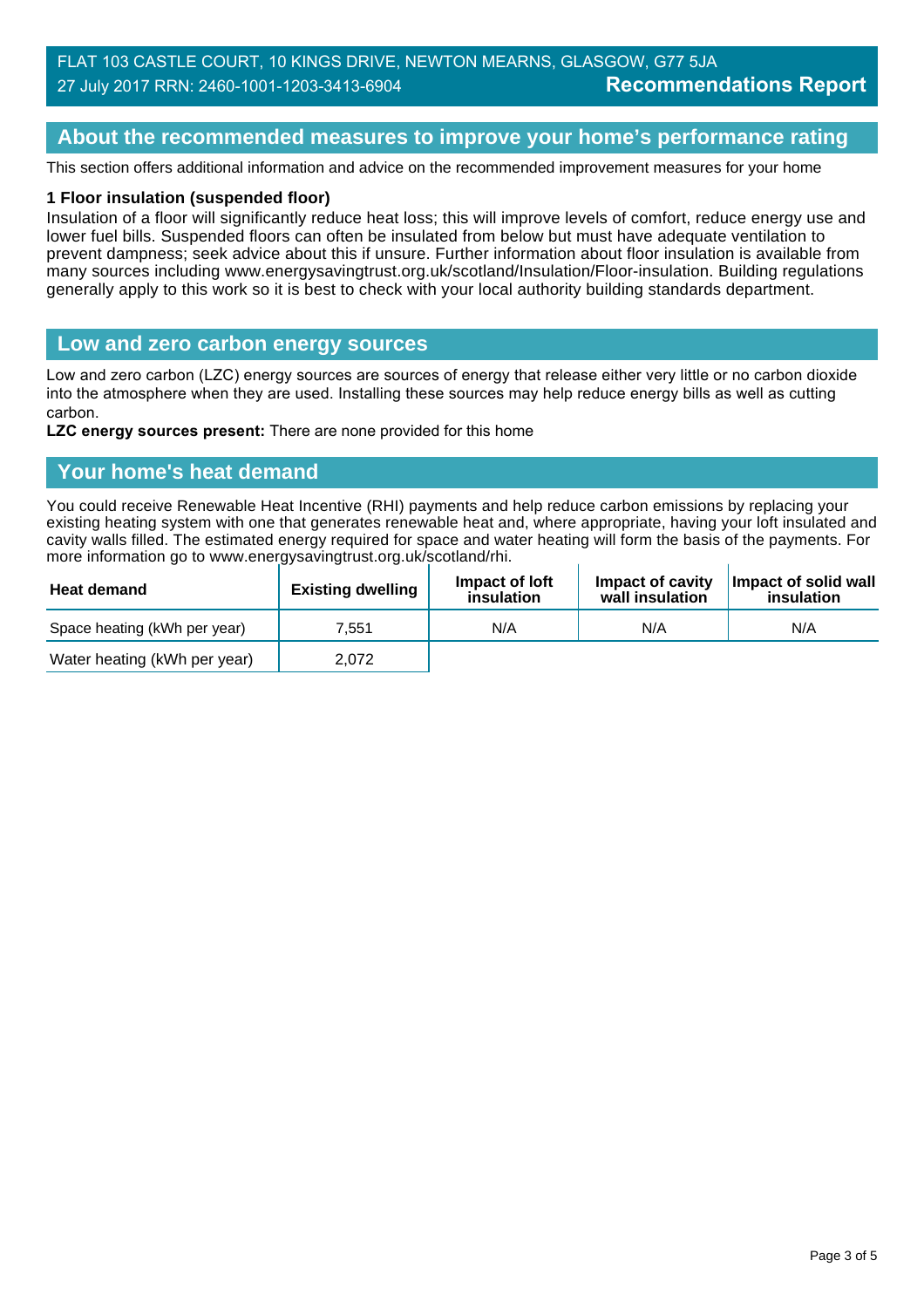## **About this document**

This Recommendations Report and the accompanying Energy Performance Certificate are valid for a maximum of ten years. These documents cease to be valid where superseded by a more recent assessment of the same building carried out by a member of an Approved Organisation.

The Energy Performance Certificate and this Recommendations Report for this building were produced following an energy assessment undertaken by an assessor accredited by Elmhurst (www.elmhurstenergy.co.uk), an Approved Organisation Appointed by Scottish Ministers. The certificate has been produced under the Energy Performance of Buildings (Scotland) Regulations 2008 from data lodged to the Scottish EPC register. You can verify the validity of this document by visiting www.scottishepcregister.org.uk and entering the report reference number (RRN) printed at the top of this page.

| Assessor's name:            | Mr. Niall Harvey                              |
|-----------------------------|-----------------------------------------------|
| Assessor membership number: | EES/016083                                    |
| Company name/trading name:  | Harvey Donaldson & Gibson Chartered Surveyors |
| Address:                    | Suite 3/7 Standard Buildings 94 Hope Street   |
|                             | Glasgow                                       |
|                             | G2 6PH                                        |
| Phone number:               | 0141 204 0808                                 |
| Email address:              | homereports@hdg.co.uk                         |
| Related party disclosure:   | No related party                              |

If you have any concerns regarding the content of this report or the service provided by your assessor you should in the first instance raise these matters with your assessor and with the Approved Organisation to which they belong. All Approved Organisations are required to publish their complaints and disciplinary procedures and details can be found online at the web address given above.

#### **Use of this energy performance information**

Once lodged by your EPC assessor, this Energy Performance Certificate and Recommendations Report are available to view online at www.scottishepcregister.org.uk, with the facility to search for any single record by entering the property address. This gives everyone access to any current, valid EPC except where a property has a Green Deal Plan, in which case the report reference number (RRN) must first be provided. The energy performance data in these documents, together with other building information gathered during the assessment is held on the Scottish EPC Register and is available to authorised recipients, including organisations delivering energy efficiency and carbon reduction initiatives on behalf of the Scottish and UK governments. A range of data from all assessments undertaken in Scotland is also published periodically by the Scottish Government. Further information on these matters and on Energy Performance Certificates in general, can be found at www.gov.scot/epc.